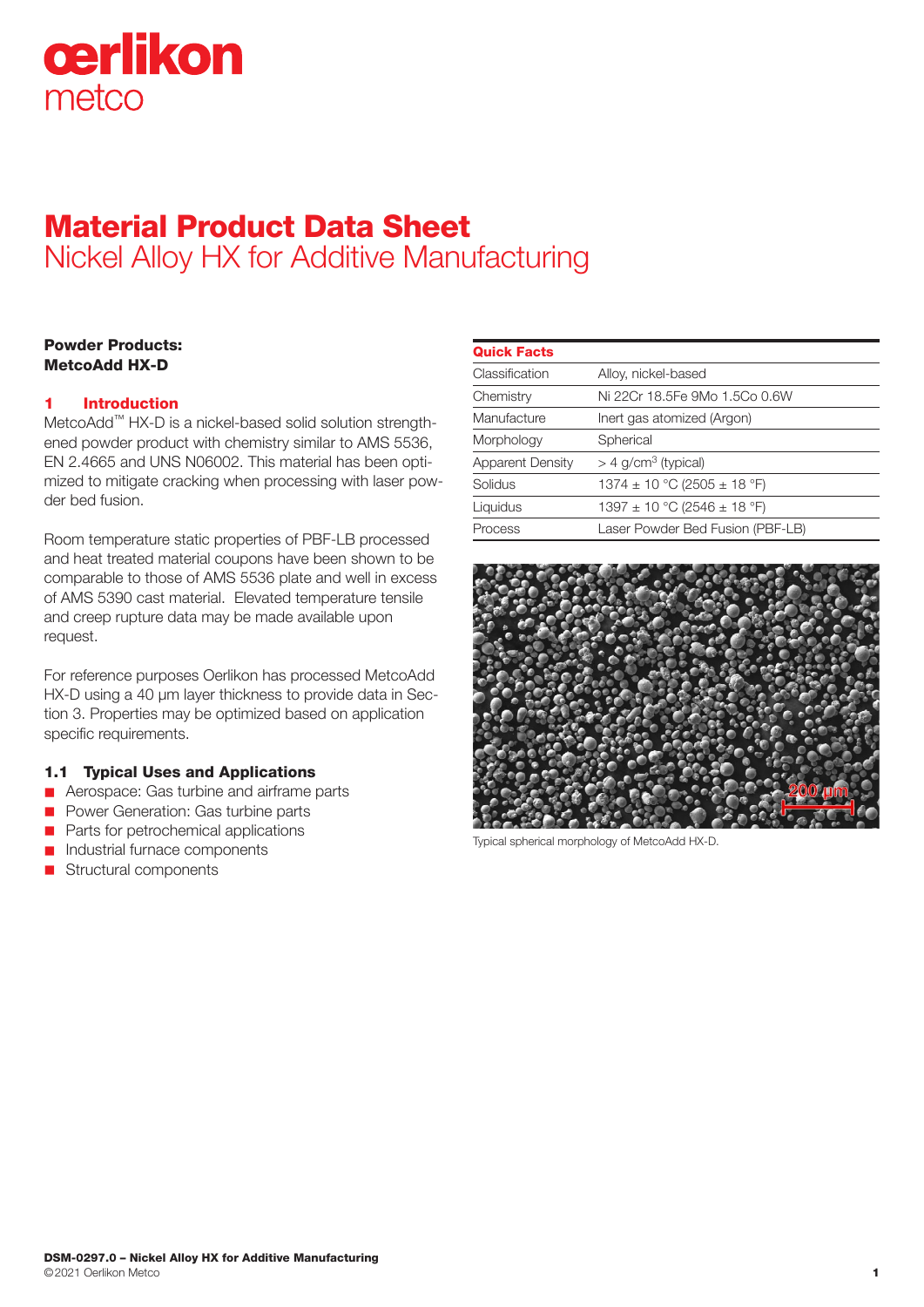# 2 Material Information

#### 2.1 Chemical Composition

| <b>Product</b> | <b>Weight Percent (nominal unless noted)</b> |         |          |                    |           |            |          |            |
|----------------|----------------------------------------------|---------|----------|--------------------|-----------|------------|----------|------------|
|                | Ni                                           | Cr      | Fe:      | Mo                 | <b>Co</b> | w          |          | Mn         |
|                | Balance                                      | 21.7    | 18.5     | 9                  | 1.5       | 0.6        | 0.06     | $0.75$ max |
| MetcoAdd HX-D  | Si                                           | Cu      | Al       |                    |           |            |          |            |
|                | 0.75 max                                     | 0.5 max | 0.50 max | $0.15 \text{ max}$ | 0.02 max  | $0.02$ max | 0.01 max |            |

# 2.2 Particle Size Distribution and Hall Flow

| <b>Product</b> | <b>Nominal Range [µm]</b> | $D90$ [µm] | $D50$ [µm] | $D10$ [µm] | Hall Flow (s/50 g) |
|----------------|---------------------------|------------|------------|------------|--------------------|
| MetcoAdd HX-D  | $-45+15$                  |            |            |            |                    |

For the nominal range, particle size analysis 45 µm or above measured by sieve (ASTM B214), analysis below 45 µm by laser diffraction (ASTM C 1070, Microtrac). Fractional analysis (D90, D50, D10) by laser diffraction, Hall flow by ASTM B213.

# 2.3 Key Selection Criteria

- $\blacksquare$  Choose MetcoAdd HX-D when a high-strength nickel alloy is needed that resists corrosion in service and cracking during printing.
- MetcoAdd HX-D is designed to allow for high PBF-LB build rates where application and process permit.

# 2.4 Related Products

- Oerlikon Metco offers other nickel-based and iron-based powders designed for additive manufacturing that have been optimized for either powder fed or powder bed processes. Please contact your Oerlikon Metco Account Representative for more information.
- Oerlikon Metco can produce MetcoAdd HX-D in different particle size distributions on request for large volume users.

#### 2.5 Specifications

| <b>Product</b> | े शाons <sup>,</sup> |
|----------------|----------------------|
| MetcoAdd HX-D  | UNS N06002           |

# 3 Key Processing Information

#### 3.1 Typical Post Heat Treatment Properties (MetcoAdd HX-D)<sup>a, b, c</sup>

| <b>Specification</b>                  |                   | <b>EOS M290</b>         |  |
|---------------------------------------|-------------------|-------------------------|--|
| Ultimate Tensile Strength (MPa), XY/Z | ASTM F8           | $690 \pm 17/618 \pm 4$  |  |
| Yield Strength (MPa), XY/Z            |                   | $393 \pm 9 / 388 \pm 5$ |  |
| Elongation at break %, XY/Z           |                   | $44 \pm 6/71 \pm 3$     |  |
| Hardness (HRB)                        | ASTM E18          | $94 + 1$                |  |
| Relative Density %                    | <b>ASTM E1245</b> | $>99.9\%$               |  |

a Disclaimer: All data published in this datasheet has been shared for reference purposes only and is not sufficient to design or certify parts. No warranty or quarantee is made against these results.

<sup>b</sup> Bounds are based on one standard deviation of each population with five samples per orientation. Test specimens were 6.35 mm diameter round bars machined from coupons 130 x 130 x13 mm (5 x 5 x 0.5 in). Direction XY data is an average of both X and Y horizontal build orientations.<br><sup>c</sup> Solutionize at 2150 °F (1177 °C) for 1 hr and rapid air cooled (RAC).